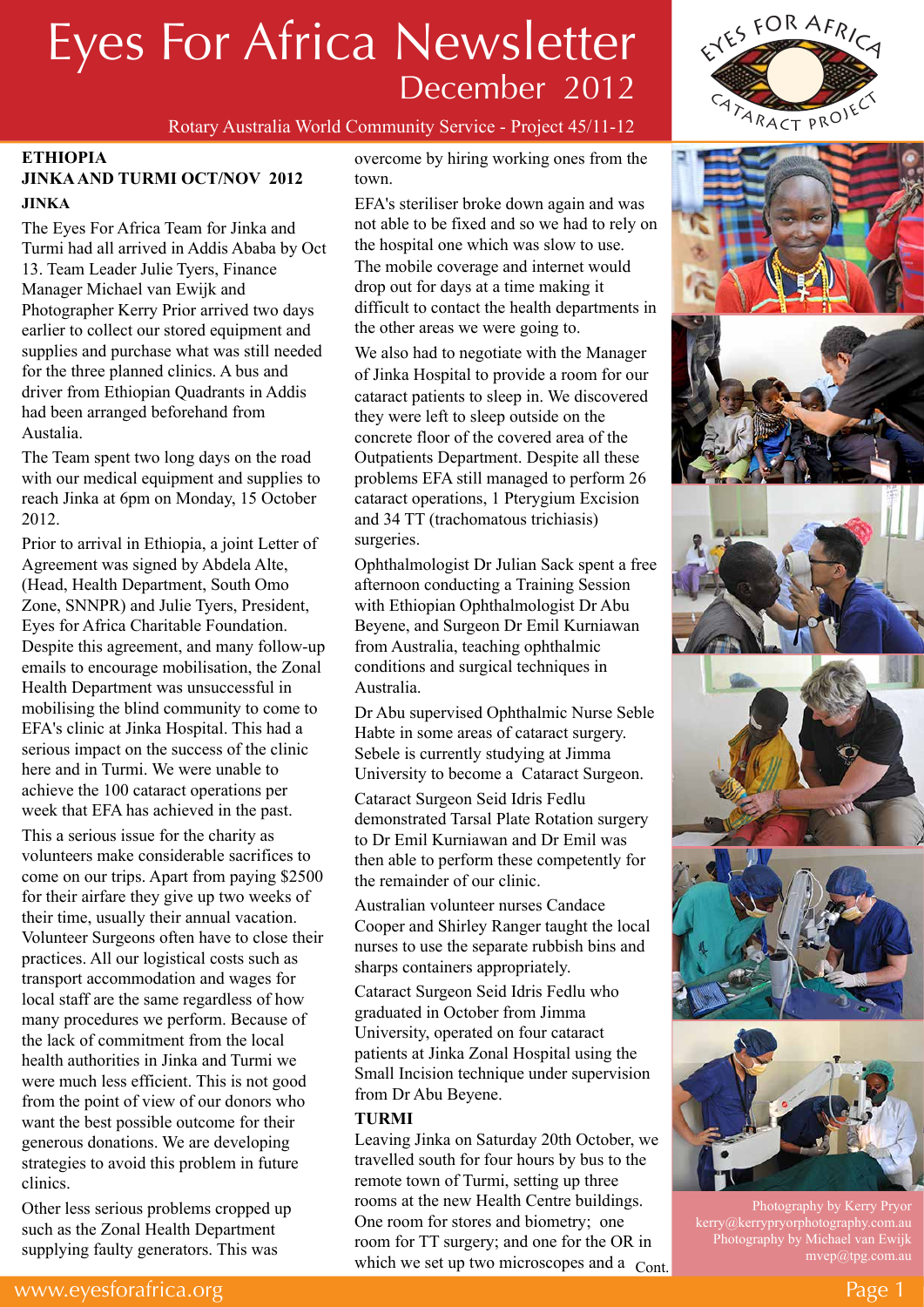

table for administering regional anaesthetics.

Turmi is covered by the same Zonal Health Department as Jinka and so we had the same problem of poor mobilisation of the blind community prior to out arrival at the Health Centre. As a consequence, the EFA Team was required to spend time travelling to outlying areas searching for possible cataract patients. But here we were hampered by another problem - the weather. Southern Ethiopia was experiencing unseasonal rain. Flash floods made it impossible for our bus to cross the two rivers on either side of Turmi to get to the surrounding villages.

We did manage to get to the Health Clinic in the nearby town of Demeke to urge the Manager to try and mobilise patients for us. We even erected the EFA banner in a tree at the busy local market in Turmi to advertise we were in the health centre.

In the end we completed 13 cataract operations, 2 chalazions (cyst in the eyelid ) and 39 TT surgeries. However the last time EFA came to Turmi in 2009 200 cataract surgeries were completed in two weeks. This is the difference committed health officials can make.

Our future involvement with the Southern Omo region will now depend on the Zonal Health Department. They will need to invite us back and demonstrate their willingness to mobilise as many patients as possible. Seid Idris Fedlu, the Cataract Surgeon we sponsored, lives in Jinka and can go out to the outlying areas of Jinka and Turmi and screen for cataracts prior to our arrival if the Zonal Health authorities allow him to.

Another factor that will determine whether we go back is the announcement from ORBIS that they have plans to establish eye care services in Jinka and Turmi in January 2013. EFA will await an update before deciding whether or not to return to this Region in the future.

## **AMBARAS, SIMIEN MOUNTAINS**

Ambaras is a long four day drive north from Turmi. We overnighted in Arbaminch, Addis Ababa and Bahir Dar on the way. In Addis we dropped off four volunteers, Julian and Nicola Sack, Candice Cooper

and Shirley Ranger, who were returning to Australia. We picked Felicity Wingfield and Kerry Pryor, who joined the team for Ambaras.

With all our supplies and equipment on the roof of the bus we encountered a massive downpour before Bahir Dar. Some of the cardboard boxes disintegrated when they were unloaded at Ambaras.

Turmi and Jinka are about 1000 metres above sea level. The weather was very hot and humid making working there unpleasant. Ambaras on the other hand is at 3520 metres. It was at the other extreme, bitterly cold and windy when we arrived. To compound the situation the village was 300 metres down a steep hill which the bus couldn't negotiate. Everything had to be carried downhill.

Ambaras is a tiny very remote village. The Health Centre has no mains electricity and no running water with local health nurses administering only first aid and some medications such as antibiotics and indigestion pills. The volunteers had to sleep in tents for the week and the bathroom facilities comprised a warm bowl of water outside your tent in the morning. The communal toilets? Best not to describe them!

The plus side to all this was the 200 patients waiting for us when we arrived. This promising start to EFA's inaugural trip to the Simien Mountains was due mainly to the dedication of Adu Nigussi, a private tour guide Julie and Michael met 18 months ago when trekking in these beautiful rugged mountains.

Realising the importance of our coming to Ambaras, Adu mobilised over 400 patients by personally visiting seventeen villages during the previous six months and negotiating the previous six months and negotiating with each Village Chairman. He also arranged for the Debark Hospital Trachoma Program to take advantage of this mass mobilisation to visit Ambaras during EFA's campaign to administer the antibiotic Azithromycin to everyone attending EFA's clinic.

Adu also had organised two working generators and fuel to run the A-Scanner and portable Microscope, National Park camping permits, tents, food, cooks, and Cont.







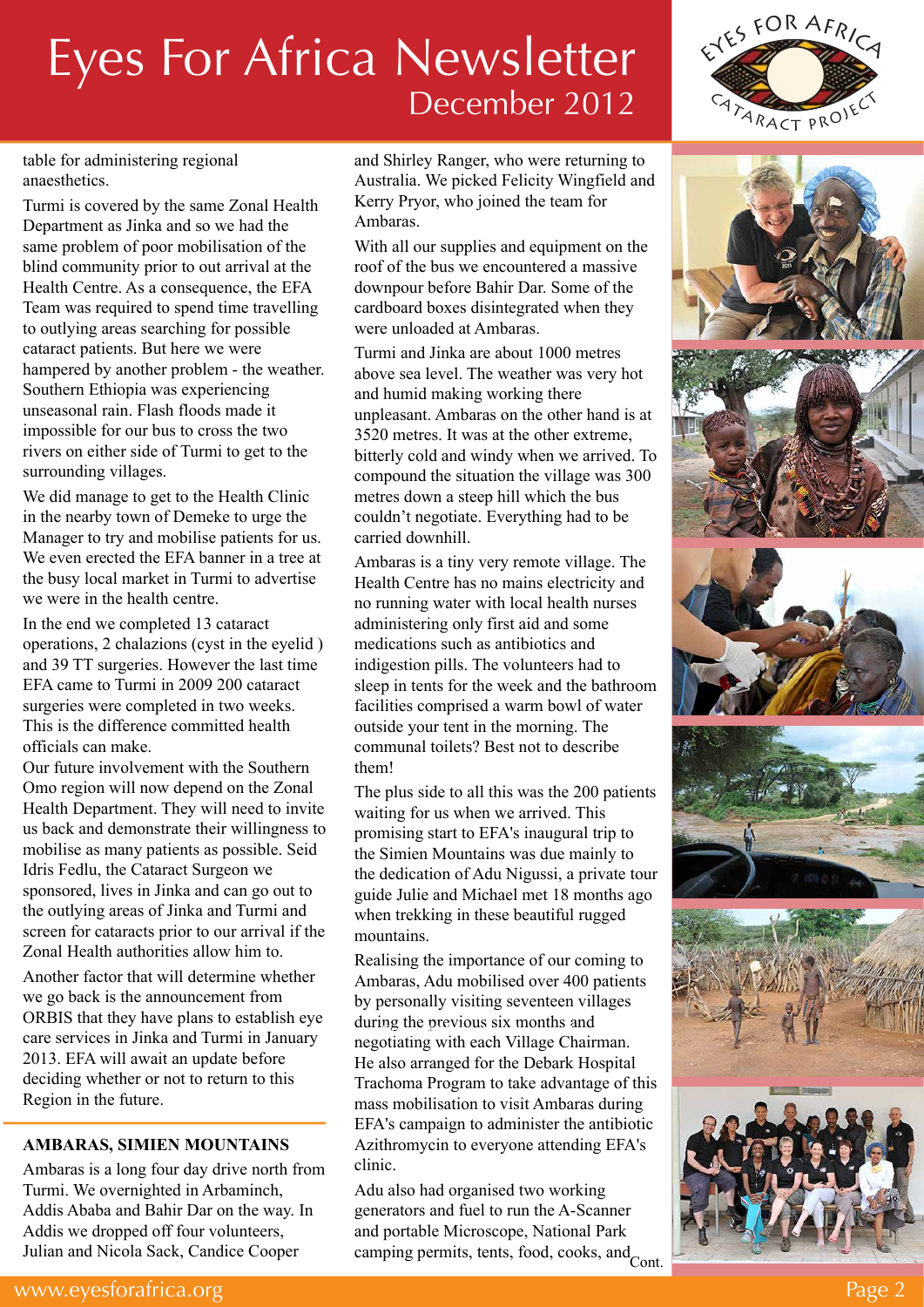#### guards for the whole Team.

At the end of the five days we had screened 376 people, performed 56 cataract operations, 1 chalazion and 21 TT surgeries. We were also able to do some teaching with

Ophthalmic Officer Banchamelak Zeraye from Gondar learning how to use the disposable cataract packs and how to apply the plastic head drape with a pouch to collect the irrigation fluid. The local nurses were instructed in how to care for delicate ophthalmic instruments during washing and sterilising.

Working in an area as remote as Ambaras threw up some unexpected problems. The altitude made it very uncomfortable for a few of the volunteers and the unseasonal cold made the conditions very harsh for the patients many of whom had no shoes and nothing more than a thin torn blanket to keep warm. It rained and sleeted nearly everyday and the temperature dropped below zero at night. We were able secure a room for them to sleep in at night at least and Adu organised a village woman to cook food for them which EFA paid for.

The other problem we encountered was potentially very serious. One of our volunteers Felicity Wingfield woke up on the second day in severe discomfort. After much discussion between Dr Abu and Dr Emil the decision was made to send her back to Gondor with the other volunteer Bryan Crowe who couldn't shake a stomach bug he picked up in Turmi. Because Gondor, which has a large hospital and airport, was five hours away by road the decision was made to evacuate just in case. Our bus driver Mesfin took them back and stayed with them to make sure they got a flight back to Addis Ababa the next day.

As a result of this incident EFA is reconsidering working in areas as remote as this. Our next clinic in the Simiens will more likely be lower down towards the low lands and closer to Gondor.

#### JINKA-TURMI TEAM

Dr Abu Beyene Ophthalmologist (ETH) Dr Julian Sack Ophthalmologist Dr Emil Kurniawan Surgeon Seid Idris Fedlu Cataract Surgeon (ETH) Michael van Ewijk Finance Manager and Photographer

Candace Cooper Nurse Shirley Ranger Autoclave Manager Bryan Crowe Admin Support Nicola Stein Dilating and pre-op prep Semira Mohammed Ahmed General Support (ETH)

# Julie Tyers Team Leader

# ETHIOPIAN STAFF - JINKA

Seble Habte Ophthalmic Nurse Nigatwua Demksie Ophthalmic Nurse Hawulet Ebrahlm Ophthalmic Nurse Habiba Shemisue Ophthalmic Nurse Mamuye Tsadek Nurse Getacheu Gudellsle OPD Manager Derese Dagme Autoclave Manager Gizawu Mulate Guard Wubishet Worku Guard Soloman Degma Translator Alemltu Tadesse Cleaner Buzunesh Clubecho Cleaner

## ETHIOPIAN STAFF - TURMI

Nigatwua Demksie Ophthalmic Nurse Habiba Shemisue Ophthalmic Nurse Fatima Mohammed Autoclave Manager Mamuye Tsadek OPD Manager Mashresha Desalegn General Nurse Etalem Bekele Cleaner Yemsirach Bekele Cleaner Kamburo Kumbi Guard Zenka Zeude Guard Zenabwa Duka Translator

## AMBARAS TEAM

Dr Abu Beyene Ophthalmologist (ETH) Dr Emil Kurniawan General Surgeon Felicity Wingfield Nurse Kerry Pryor Photographer Michael van Ewijk Finance Manger and Photographer Bryan Crowe Admin Support Semira Mohammed Ahmed General Support (ETH)

Julie Tyers Team Leader

## ETHIOPIAN STAFF - AMBARAS

Adu Nigussie Operations Manager Banchamelak Zeraye Ophthalmic Officer Melkamu Alene Outpatients Manager Mulugeta Adane Ophthalmic Nurse Girmaw Birari Ophthalmic Nurse Asmaru Shumye Cleaner / Guard Alembanch Tesfu Cleaner













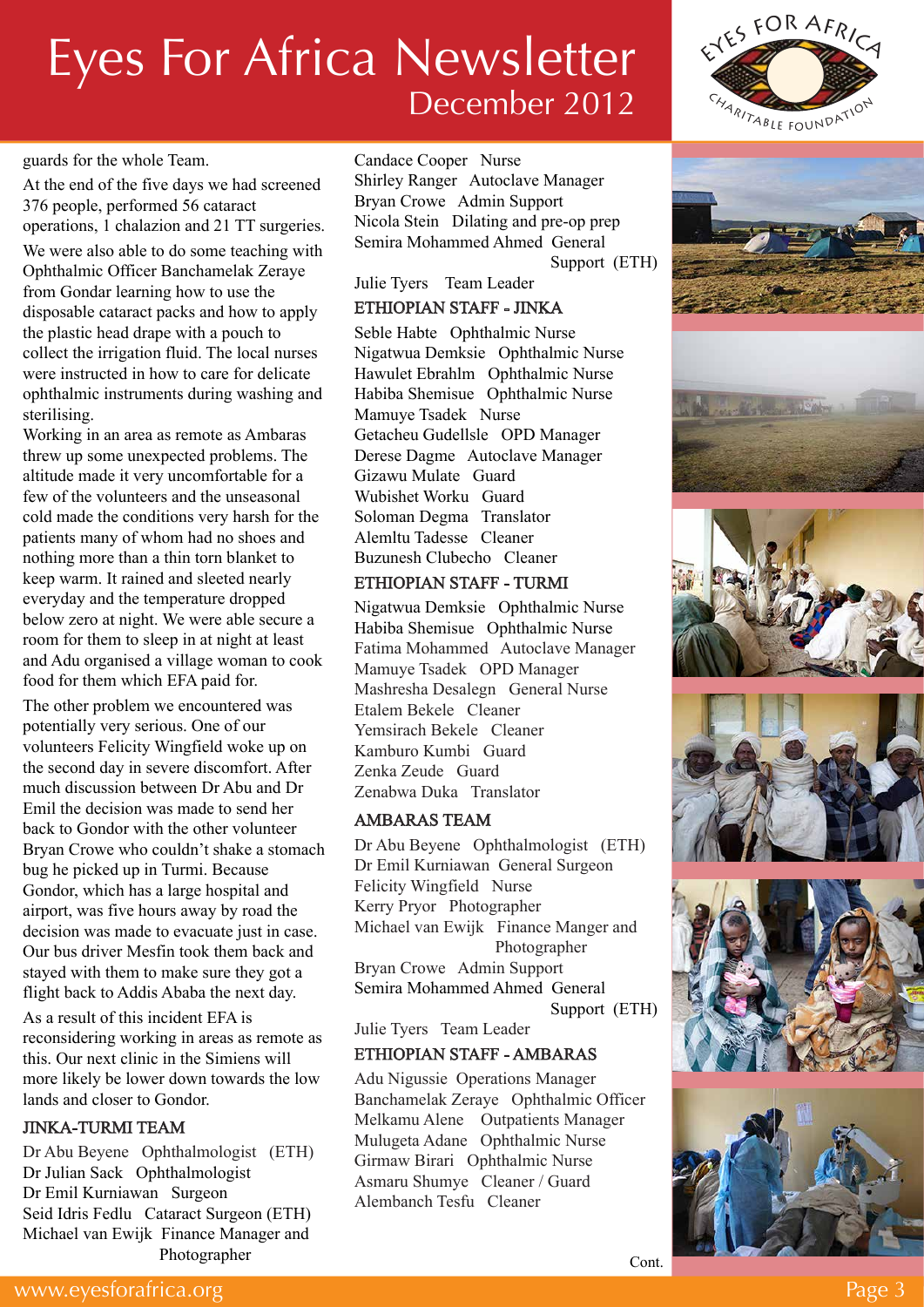



#### **Baby Tehun**

There are always people with eye problems that EFA cannot solve. This eight month old baby girl was brought in by her very young mother into the clinic at Jinka Hospital. She had been born with congenital cataracts in both eyes, clearly visible in the above photo. There was little sight from birth as she had no control over her head. With no sight to orientate her world she hadn't developed any strength in her neck muscles. There was little EFA could do for her because operating on infants and young children requires a general anaesthetic. With Baby Tehun it is especially difficult because of her young age.

One of our volunteers could not see this baby turned away and offered to pay for her treatment. The mother, Tseganesh, and Tehun were transported to Arbaminch (four hours away) to be assessed by an

Ophthalmologist experienced in working with young children. The Cataract Surgeon we trained, Seid Idres, oversaw the logistics of it all as EFA had moved onto Ambaras.

Tehun had her cataracts removed successfully on November 27, 2012.

You can see in the second photo that she is holding her head up while she is focussing on a torch that Seid is moving around.

However this is only the beginning. Dr Abu

spoke with the surgeon who operated on Tehun and she speculates that Tehun might develop secondary cataracts and require further surgery. She also thought Tehun might have further vision problems from the multiple congenital defects that she was born with.

Tehun will have to be evaluated in Addis again by Dr Abu or the operating physician herself or another expert. A paediatric patient is not like an adult that can

have their sight restored with one procedure. Tehun will have to be followed up for many years if she is to have some reasonable level of vision. Our volunteer is prepared to fund this.

#### **Other treatments**

Where the EFA team couldn't help some unfortunate people we paid for their treatment at local hospitals. We paid for two people, a young man at Jinka and an old woman at Ambaras, who both had horrendous leg infections. Another woman at Ambaras had fallen and broken her arm on the way to the clinic. EFA paid for her to have her arm reset and put in plaster.

#### **OUR NEXT CLINIC - JAN 2013**

Eyes For Africa will return to Ethiopia to conduct clinics in Harar where we have been twice before and in Afar for the first time to work with Australian nurse Valerie Browning.





Kerry Pryor is donating school supplies to the Ambaras school.









Cont.